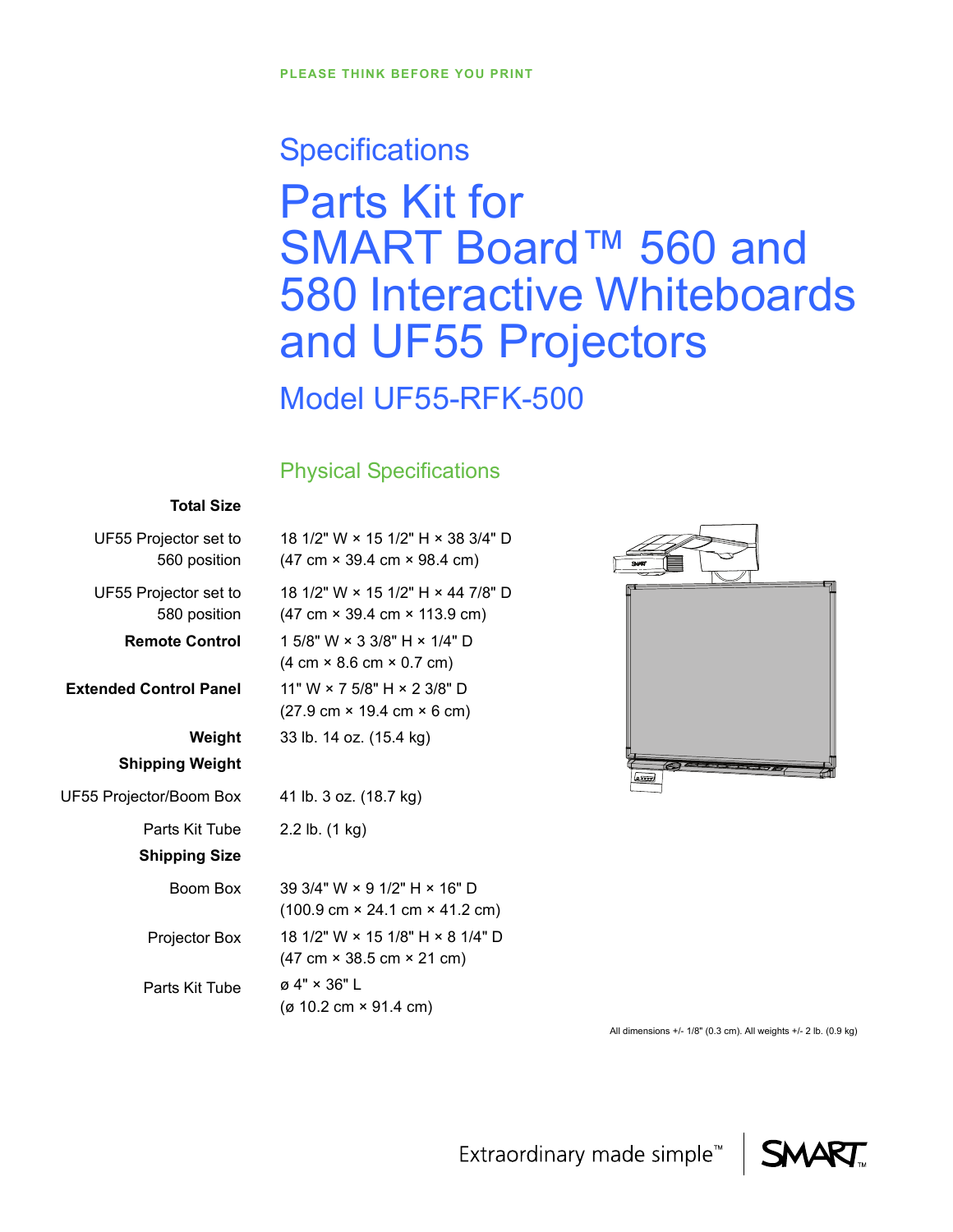**2 | SPECIFICATIONS** – PARTS KIT FOR SMART BOARD 560 AND 580 INTERACTIVE WHITEBOARDS AND UF55 PROJECTORS – MODEL UF55-RFK-500

#### **NOTES**

The UF55-RFK-500 parts kit for SMART Board™ 560 and 580 interactive whiteboards and UF55 projectors converts your interactive whiteboard and UF55 projector kit into a complete interactive whiteboard system. It includes a mounting bracket, guides for use with 500 series interactive whiteboards, spacers, and installation hardware.

The UF55-RFK-500 doesn't include an interactive whiteboard or a UF55 projector kit. You must order both the UF55 projector kit, and the UF55-RFK-500 parts kit for SMART Board 560 and 580 interactive whiteboards and UF55 projectors.

See your **[SMART Board 560 or 580 interactive whiteboard'](http://www2.smarttech.com/kbdoc/151)s specifications for** your interactive whiteboard's sizes and weights. These products aren't compatible with SMART Board 540 interactive whiteboards.

To install the UF55-RFK-500 parts kit for SMART Board™ 560 and 580 interactive whiteboards and UF55 projectors, remove your interactive whiteboard and reinstall it with the new installation hardware and the UF55 projector kit.

## Standard Features

- **Software** [SMART Notebook software](http://www2.smarttech.com/kbdoc/128254) included. See the **SMART Notebook software** [specifications](http://www2.smarttech.com/kbdoc/128254) for a complete list of system requirements. Software upgrades are available at [www2.smarttech.com/st/en-US/Support/SBS/.](http://www2.smarttech.com/st/en-US/Support/SBS/)
- **Certifications and Compliance** CSA (U.S./Canada), CB, CE, FCC, RoHS (China), RoHS (Europe), WEEE, VCCI (Japan), C-Tick (Australia)
	- **Warranty** The projector and extended control panel (ECP) have a three-year limited equipment warranty. The UF55 projector lamp has a 500 hour/90 day warranty.
		- **Cables** Includes the necessary cables to connect the projector to the ECP. However, you must supply the appropriate input cables for your personal computer and devices.

## UF55 Projector System Features

**System Components** UF55 projector, boom mount with a limit strap (including a controlled-collapse feature), ECP, remote control and all necessary input cables from the ECP to the projector **Image Adjustment** The mounting boom includes mechanical adjustment areas for aligning the projector image with your interactive whiteboard. The projector also has a focus lever and a digital on-screen menu for brightness, contrast and other image-related attributes. **Display Type** True XGA 1024 × 768 projector **Display Technology** The projection engine uses DLP® technology by Texas Instruments™, providing BrilliantColor™ performance and quality Gamma 2.2 correction with Bright Classroom, Dark Classroom, sRGB and User modes. **Brightness** Estimated at 2000 lumens (typical) at a CCT of 6500°K by the IEC method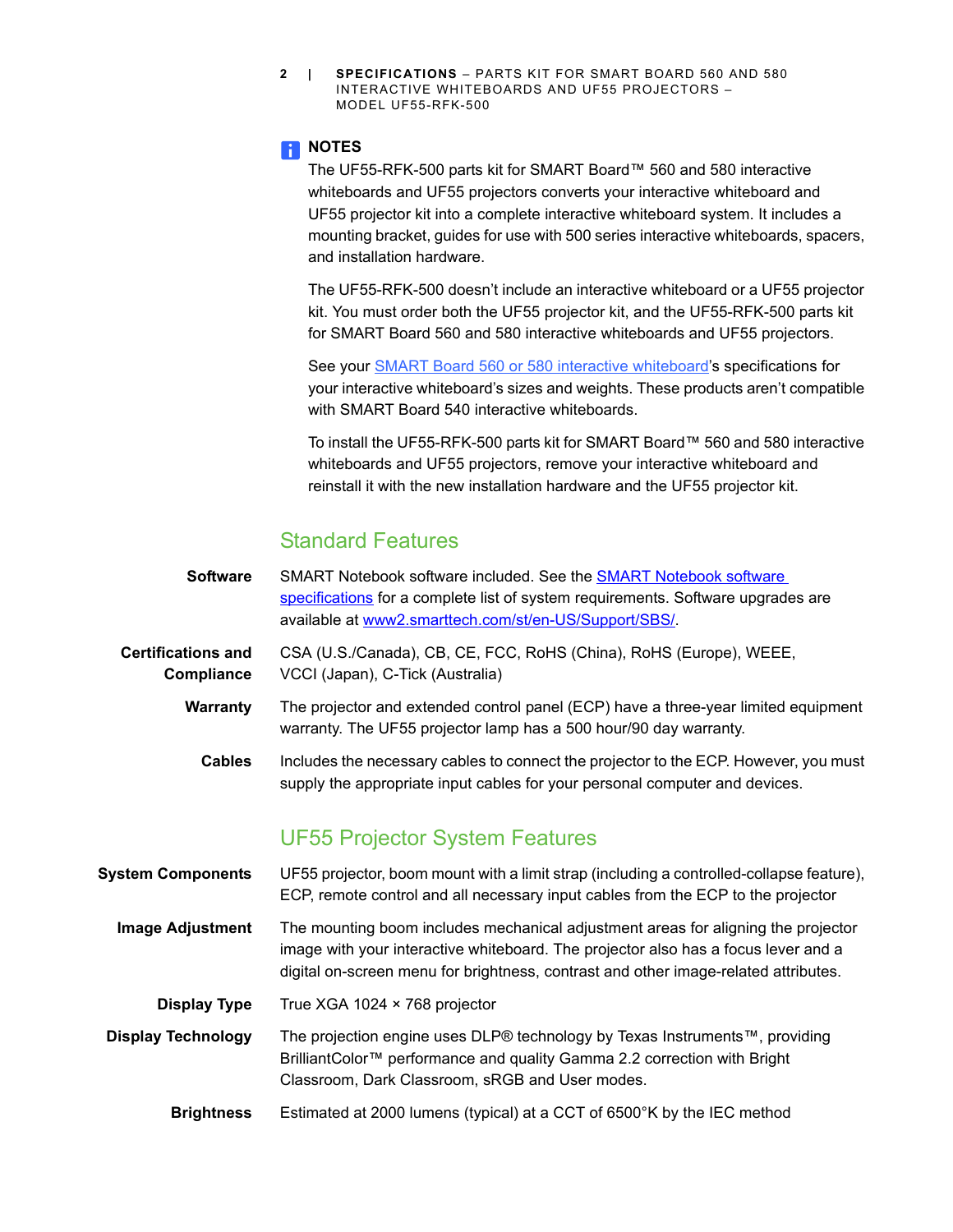|                                         | 3<br><b>SPECIFICATIONS</b> - PARTS KIT FOR SMART BOARD 560 AND 580<br>INTERACTIVE WHITEBOARDS AND UF55 PROJECTORS -<br>MODEL UF55-RFK-500                                                                                                                                                                                                                                                                                                                                                                                                                                                                                                                                                                  |  |
|-----------------------------------------|------------------------------------------------------------------------------------------------------------------------------------------------------------------------------------------------------------------------------------------------------------------------------------------------------------------------------------------------------------------------------------------------------------------------------------------------------------------------------------------------------------------------------------------------------------------------------------------------------------------------------------------------------------------------------------------------------------|--|
| <b>Lamp Life</b>                        | 3000 hours (Standard 200 W mode) or 4000 hours (Economy 160 W mode)                                                                                                                                                                                                                                                                                                                                                                                                                                                                                                                                                                                                                                        |  |
| <b>Aspect Ratio</b>                     | 4:3 native, with support for 16:9, 16:10 and 4:5 ratios                                                                                                                                                                                                                                                                                                                                                                                                                                                                                                                                                                                                                                                    |  |
| <b>Contrast Ratio</b>                   | 2000:1                                                                                                                                                                                                                                                                                                                                                                                                                                                                                                                                                                                                                                                                                                     |  |
| <b>Video System</b><br>Compatibility    | NTSC, NTSC 4.43, PAL, PAL-N, PAL-M, SECAM                                                                                                                                                                                                                                                                                                                                                                                                                                                                                                                                                                                                                                                                  |  |
| <b>Video Interface</b><br>Compatibility | Composite, S-video, and VESA RGB, with additional interface support for Component<br>YPbPr and Component YCbCr inputs with the proper adapters (not included)                                                                                                                                                                                                                                                                                                                                                                                                                                                                                                                                              |  |
| <b>Video Format</b><br>Compatibility    | Native 4:3 aspect ratio XGA projector resolution. With scaling, VGA, SVGA, SXGA,<br>QuadVGA, SXGA+ and UXGA formats are supported.                                                                                                                                                                                                                                                                                                                                                                                                                                                                                                                                                                         |  |
| Synchronization                         | Auto image synchronization (auto tracking, frequency, position adjustment, source<br>detect and phase detect)                                                                                                                                                                                                                                                                                                                                                                                                                                                                                                                                                                                              |  |
| <b>Mounting Hardware</b>                | Hardware is included for mounting the UF55 projector and the ECP to framed and<br>solid masonry walls. A safety tether and limit strap are included. A new mounting<br>bracket, installation guide and hardware are provided for installing your 500 series<br>interactive whiteboard.                                                                                                                                                                                                                                                                                                                                                                                                                     |  |
| <b>Input/Output Connections</b>         | Two HD DB15F connectors - RGB video input from computer and/or ECP via<br><b>VGA connectors</b><br>HD DB15F connector - video output passthrough of Video Input 1 signal<br>4-pin mini-DIN connector - S-video input<br>One pair of audio jacks (RCA, stereo) reserved for use with S-video<br>Composite video connector - RCA-style video input<br>One pair of audio jacks (RCA, stereo) reserved for use with composite video<br>3.5 mm stereo jack - audio input from computer<br>3.5 mm stereo jack – audio output to connect speakers<br>DB9M - serial (RS-232) for power and communication to the ECP<br>RJ45 - network connection for SNMP management and control, and for sending<br>e-mail alerts |  |
| <b>Projector Noise</b>                  | 36 dBA (high fan speed) or 31 dBA (standard fan speed) measured using JIS method                                                                                                                                                                                                                                                                                                                                                                                                                                                                                                                                                                                                                           |  |
| <b>Power Requirements</b>               | 100V AC to 240V AC, at 50 Hz to 60 Hz                                                                                                                                                                                                                                                                                                                                                                                                                                                                                                                                                                                                                                                                      |  |
| <b>Power Switch</b>                     | Master power control switch                                                                                                                                                                                                                                                                                                                                                                                                                                                                                                                                                                                                                                                                                |  |
| <b>Power Cable</b>                      | One 14' 9" (4.5 m) power cable included                                                                                                                                                                                                                                                                                                                                                                                                                                                                                                                                                                                                                                                                    |  |
| <b>External Control</b>                 | The RS-232 connector is configured to accept control codes from your computer or a<br>room control system.                                                                                                                                                                                                                                                                                                                                                                                                                                                                                                                                                                                                 |  |
| <b>Power Consumption</b>                | 385 W (Standard mode) to 504 W maximum, 5 W in Standby mode                                                                                                                                                                                                                                                                                                                                                                                                                                                                                                                                                                                                                                                |  |
| <b>Remote Control</b>                   | Provides an alternative method of controlling the UF55 projector settings                                                                                                                                                                                                                                                                                                                                                                                                                                                                                                                                                                                                                                  |  |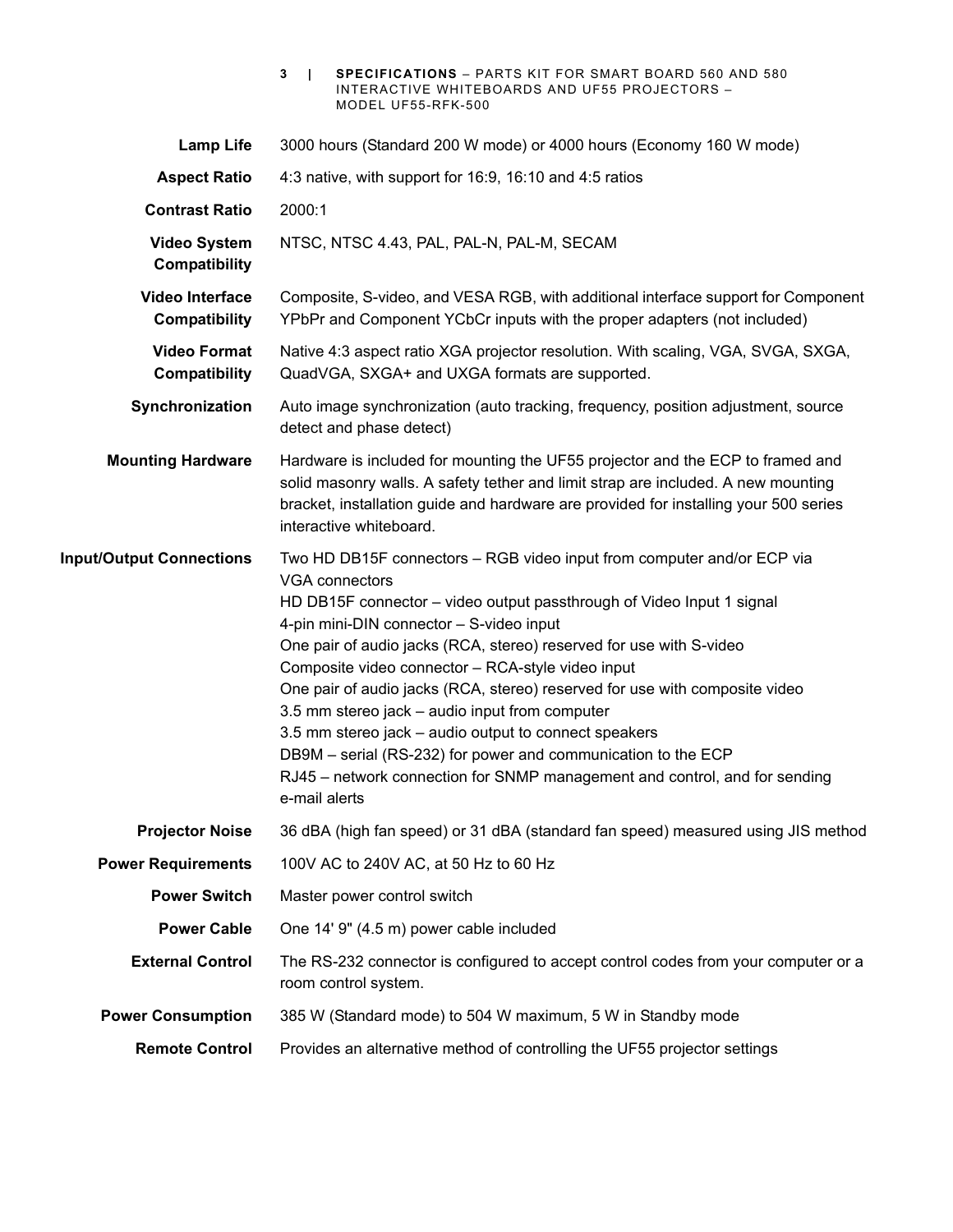- **4 | SPECIFICATIONS** PARTS KIT FOR SMART BOARD 560 AND 580 INTERACTIVE WHITEBOARDS AND UF55 PROJECTORS – MODEL UF55-RFK-500
- **Theft Protection** The UF55 projector system features a padlock ring (padlock not included) and an attachment screw for securing the projector to the projector plate. The projector doesn't function if it is separated from the ECP and can't be operated without the remote control. A Kensington® security slot is provided to affix the system to a wall as a visual and physical theft deterrent.

### ECP Features

- **Input/Output Connections** HD DB15F connector RGB video from computer (supports CAV, YPbPr or Y'UV) HD DB15F connector – RGB video to projector DB9F – serial (RS-232) computer or room control connection DB25M – provides input signals and control signals to the projector 4-pin mini-DIN connector – S-video input One pair of audio jacks (RCA, stereo) reserved for S-video Composite video connector – RCA-style video input One pair of audio jacks (RCA, stereo) reserved for composite video 3.5 mm audio stereo jack – PC audio input **Power Button** Turns the projector on and off
	- **Input Selection Buttons** Provide control for the following input types: S-video and associated audio (RCA jacks), composite video and associated audio (RCA jacks), and Computer 2 VGA input and associated 3.5 mm audio stereo jack

# Storage and Operating Temperatures

**Storage** 122°F (50°C) maximum storage temperature -40°F (-40°C) minimum storage temperature **Operating** 41°F to 95°F (5°C to 35°C) using standard fan speed at an altitude of 0' to 6000' (0 m to 1829 m) 41°F to 86°F (5°C to 30°C) using high fan speed at an altitude of 6000' to 6800' (1829 m to 2073 m) 41°F to 86°F (5°C to 30°C) in Service mode at an altitude of 6800' to 9800' (2073 m to 2987 m)

## SMART Order Numbers

- **UF55** UF55 projector kit
- **UF55-RFK-500** Parts kit for SMART Board 560 and 580 interactive whiteboards and UF55 projectors
	- **20-01032-20** Replacement projector lamp

### Optional Accessories

- **ERA-003** Replacement eraser and eraser barrier (for 500 series interactive whiteboards)
	- **RPEN** Replacement set of four pen tray pens (black, red, blue and green)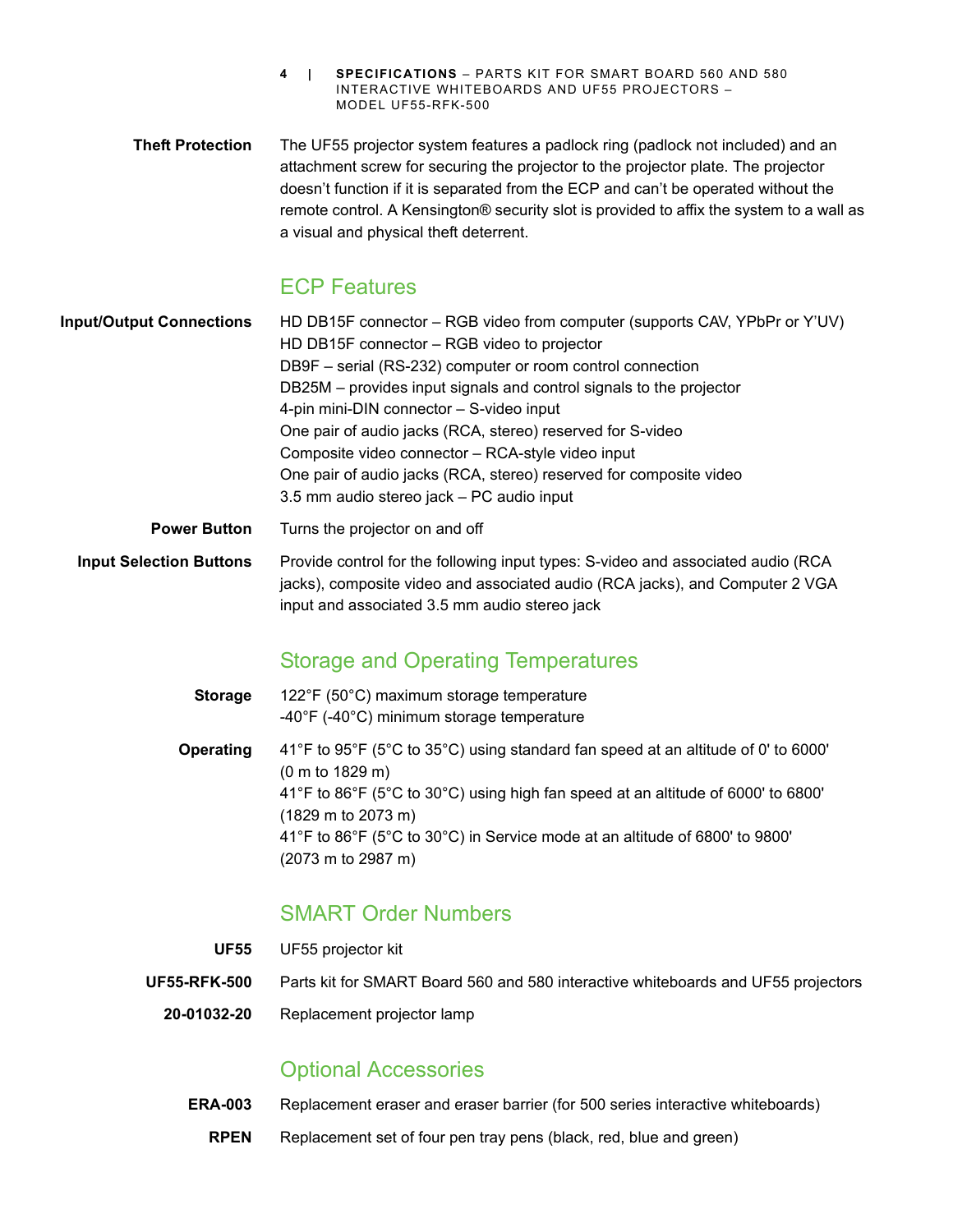**5 | SPECIFICATIONS** – PARTS KIT FOR SMART BOARD 560 AND 580 INTERACTIVE WHITEBOARDS AND UF55 PROJECTORS – MODEL UF55-RFK-500

# Physical Dimensions





2 3/8" (6 cm)

Alternative ECP Mounting Location



60"

18 1/2" (47 cm)